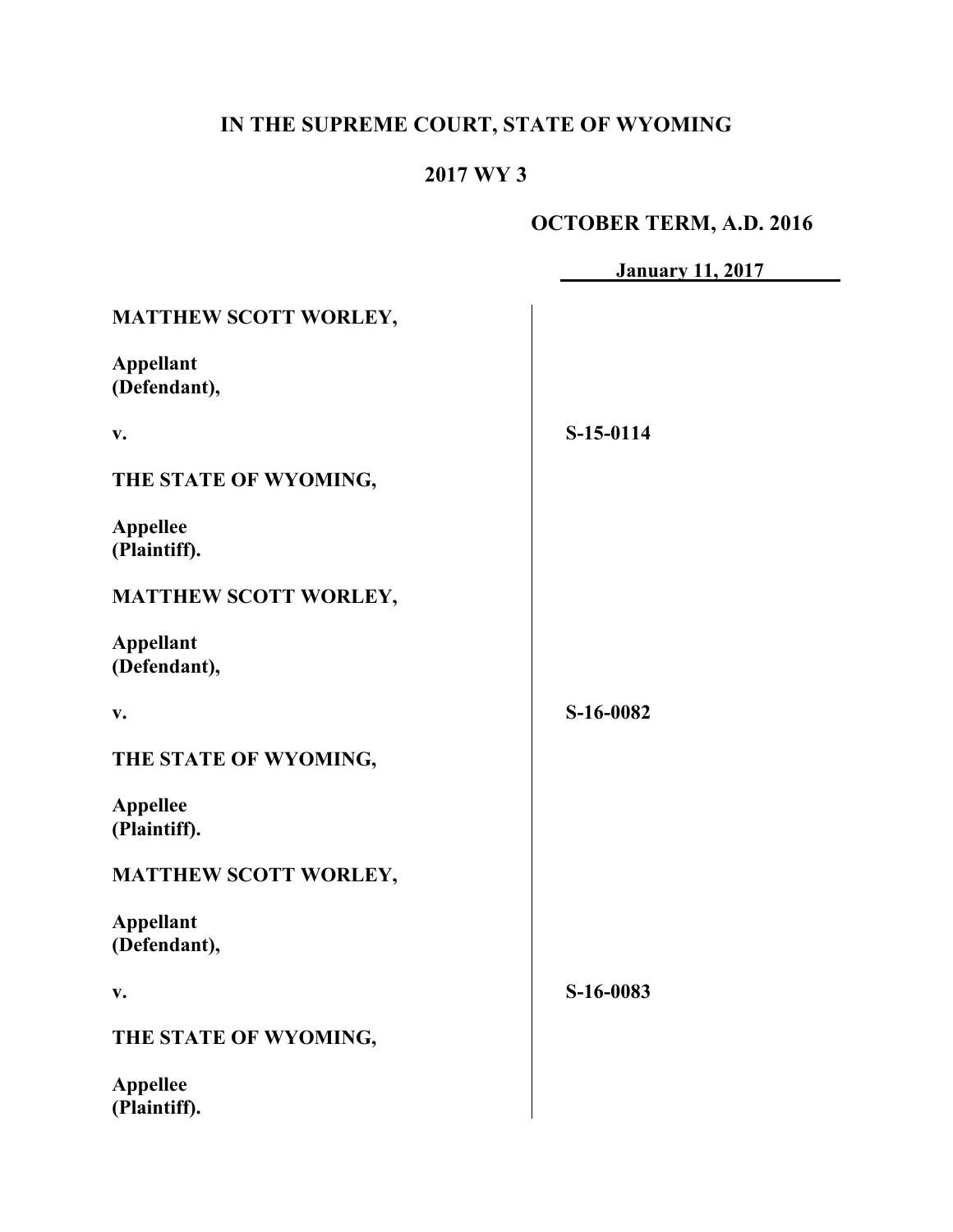### *Appeal from the District Court of Campbell County*

The Honorable John R. Perry, Judge

#### *Representing Appellant:*

Office of the Public Defender: Diane M. Lozano, State Public Defender; Tina N. Olson, Chief Appellate Counsel. Argument by Ms. Olson.

#### *Representing Appellee:*

Peter K. Michael, Wyoming Attorney General; David L. Delicath, Deputy Attorney General; Christyne Martens, Senior Assistant Attorney General; Timothy W. Miller, Senior Assistant Attorney General. Argument by Mr. Miller.

*Before BURKE, C.J., and HILL, DAVIS, FOX, and KAUTZ, JJ.*

**NOTICE: This opinion is subject to formal revision before publication in Pacific Reporter Third. Readers are requested to notify the Clerk of the Supreme Court, Supreme Court Building, Cheyenne, Wyoming 82002, of typographical or other formal errors so correction may be made before final publication in the permanent volume.**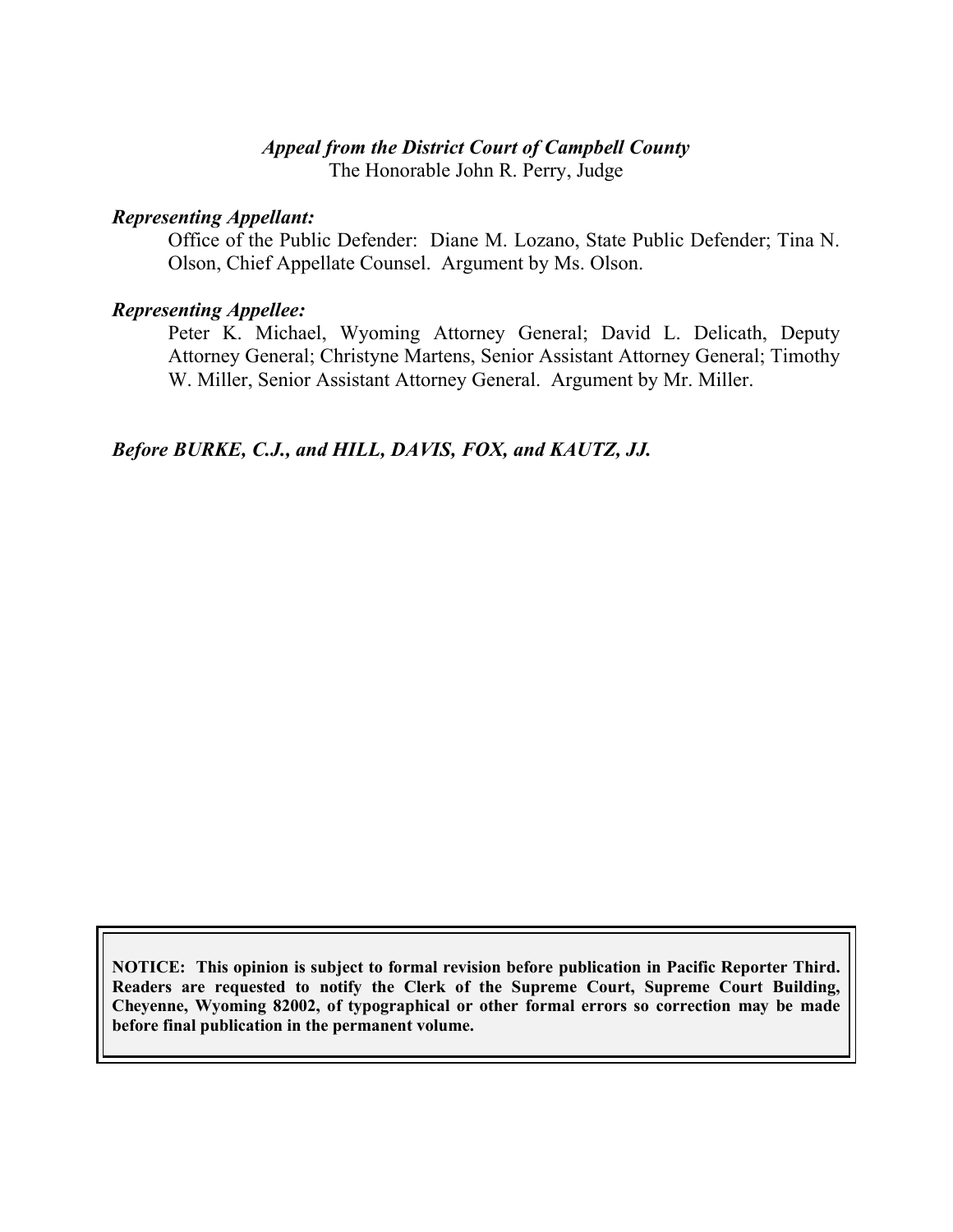## **KAUTZ, Justice.**

 $\overline{a}$ 

[¶1] A jury convicted Matthew Scott Worley of one count of first-degree sexual assault and one count of battery of a household member.<sup>1</sup> On appeal, Mr. Worley claims he received ineffective assistance of trial counsel, the prosecutor failed to disclose information as required by *Brady v. Maryland*, 371 U.S. 812, 83 S. Ct. 56, 9 L. Ed. 2d 54 (1962) and the State presented insufficient evidence to sustain the battery conviction. We affirm.

#### **ISSUES**

- [¶2] Mr. Worley presents the following issues on appeal:
	- I. Was trial counsel for [Mr. Worley] ineffective when he failed to challenge the credibility of the alleged victim?
	- II. Did the prosecutor commit misconduct when he failed to disclose exculpatory evidence relating to the alleged victim?
	- III. Was there sufficient evidence to support [Mr. Worley's] conviction of battery?

#### **FACTS**

[¶3] On Thanksgiving Day of 2013, Officers Ryan Mussell and Dennis Deur with the Gillette Police Department responded to a report of a 911 hang up call. They responded to the address in question and first made contact with Mr. Worley. Mr. Worley invited the officers inside, and Officer Mussell interviewed Mr. Worley while Officer Deur interviewed Mr. Worley's wife, Rebecca Worley. Officer Mussell learned that, although Mr. and Mrs. Worley were married, Mr. Worley did not live at the apartment with Mrs. Worley. Mr. Worley also told Officer Mussell that he thought Mrs. Worley would claim that Mr. Worley punched her in the face. Mr. Worley explained that he had been drinking whiskey throughout the day and did not recall punching his wife in the face.

[¶4] Officer Deur observed cut marks on Mrs. Worley's collarbone and noticed that her right eye was swollen. Mrs. Worley told Officer Deur that Mr. Worley had hit her with

<sup>&</sup>lt;sup>1</sup> At the time the State filed charges in this matter, battery of a household member was a crime under Wyo. Stat. Ann. § 6-2-501(b) and (f) (Lexis Nexis 2013). In July 2014, the Wyoming legislature repealed § 6-2-501(f) and created a separate crime of domestic assault. *See* Wyo. Stat. Ann. §§ 6-2-501 and 6-2- 510 (Lexis Nexis 2015). The repeal of that portion of the statute, however, did not affect any of the charges in Mr. Worley's pending prosecution. Wyo. Stat. Ann. § 8-1-107 (Lexis Nexis 2015).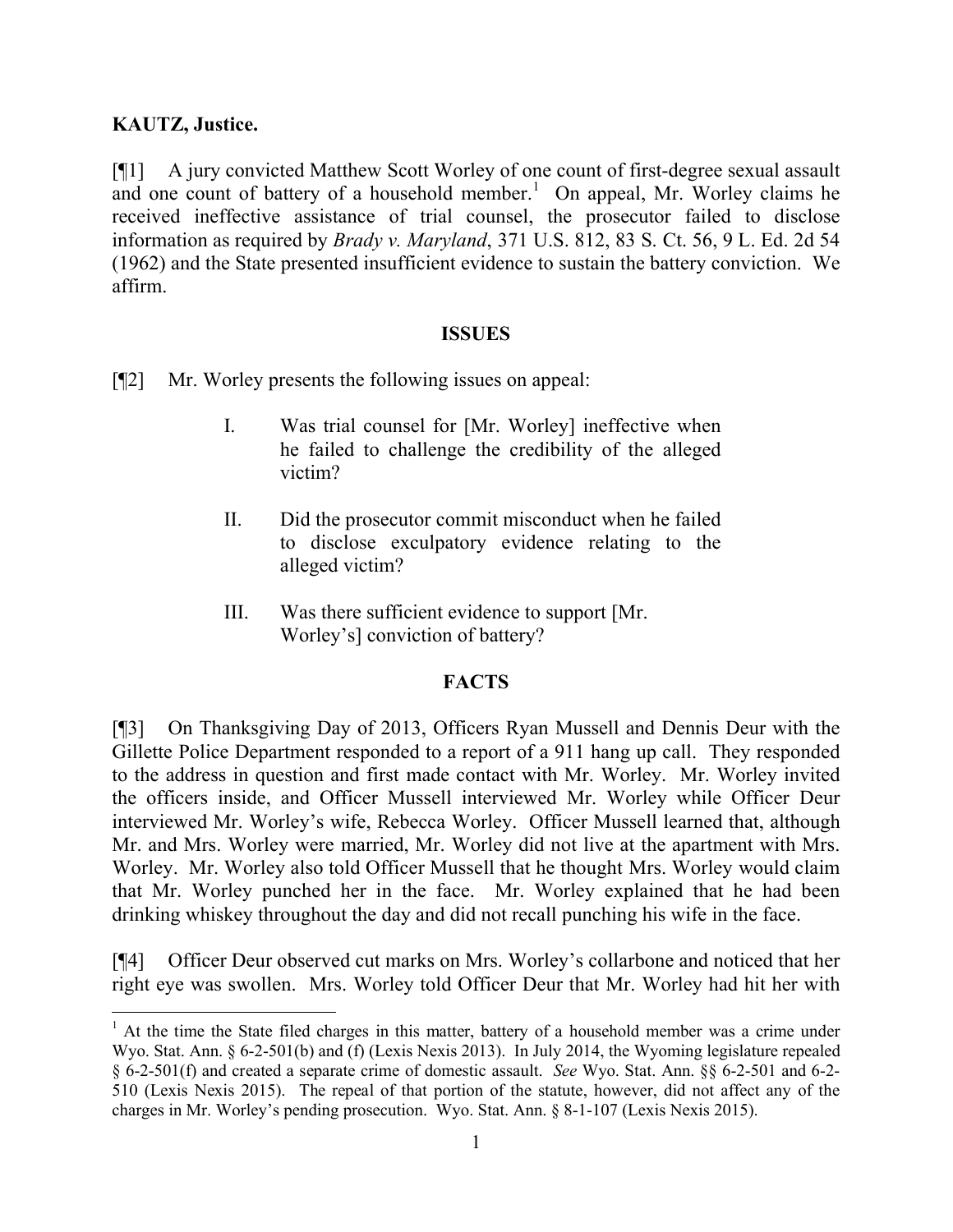an open hand, and then, while she was performing fellatio on Mr. Worley, he told her she was "doing it wrong" and punched her in the face. Based on Mrs. Worley's injuries, the officers arrested Mr. Worley for battery.

[¶5] At the police station, Mrs. Worley gave Officer Deur further information about the events of the evening. Mrs. Worley stated that Mr. Worley forced her to perform fellatio by saying if she did not, he would "beat her ass." She further alleged that Mr. Worley forced her to engage in anal sex followed by more fellatio. She said that Mr. Worley was holding an open folding knife and told her he would kill her if she did not comply. She also told Officer Deur that Mr. Worley had cut three moles off of her body with a pair of scissors without her consent. Mrs. Worley explained she had fled the apartment and hid in the basement of the building. Once she believed Mr. Worley had left the building, she returned to her apartment and attempted to barricade the door with a coffee table, couch and chair. However, Mr. Worley returned and forced his way back into the apartment. Mrs. Worley tried to lock herself in the bathroom, but Mr. Worley broke his way into the bathroom. It was then that Mrs. Worley called for law enforcement assistance.

[¶6] The State charged Mr. Worley with two counts of first-degree sexual assault (one for fellatio and one for anal penetration), one count of aggravated assault and battery, and one count of battery of a household member. The case proceeded to a two day jury trial. Mrs. Worley testified about the events of that day and was extensively cross-examined regarding her recollection. Mr. Worley also testified. He did not deny cutting a mole from his wife's body, striking her, or engaging in sexual conduct with her that day. However, he testified that the behavior was consensual and that "rough sex" was not unusual in their relationship. The State presented a cell phone video found on Mr. Worley's phone that showed Mr. Worley strike his wife in the face several times while she was performing fellatio. The jury convicted Mr. Worley of one count of first-degree sexual assault (fellatio) and battery of a household member. It acquitted him of the other charge of first-degree sexual assault (anal penetration) and aggravated assault and battery.

[¶7] Mr. Worley timely appealed his convictions and filed a motion under Wyoming Rule of Appellate Procedure 21, alleging that he received ineffective assistance of trial counsel. Mr. Worley argued that his trial attorney could have done more to attack Mrs. Worley's credibility using evidence under Wyoming Rules of Evidence 404(b), 608(a) and 609. Specifically, he claimed that his trial counsel did not investigate Mrs. Worley's previous criminal convictions, including felony convictions, or statements she made in a neglect case involving their two children.

[¶8] Following a hearing in which the district court heard testimony from Mr. Worley's trial attorney, the court concluded that Mr. Worley had not established ineffective assistance of trial counsel. The district court acknowledged that the ineffective assistance of counsel standard required Mr. Worley to prove that counsel's performance was deficient and that performance was prejudicial to the outcome of his case. However, the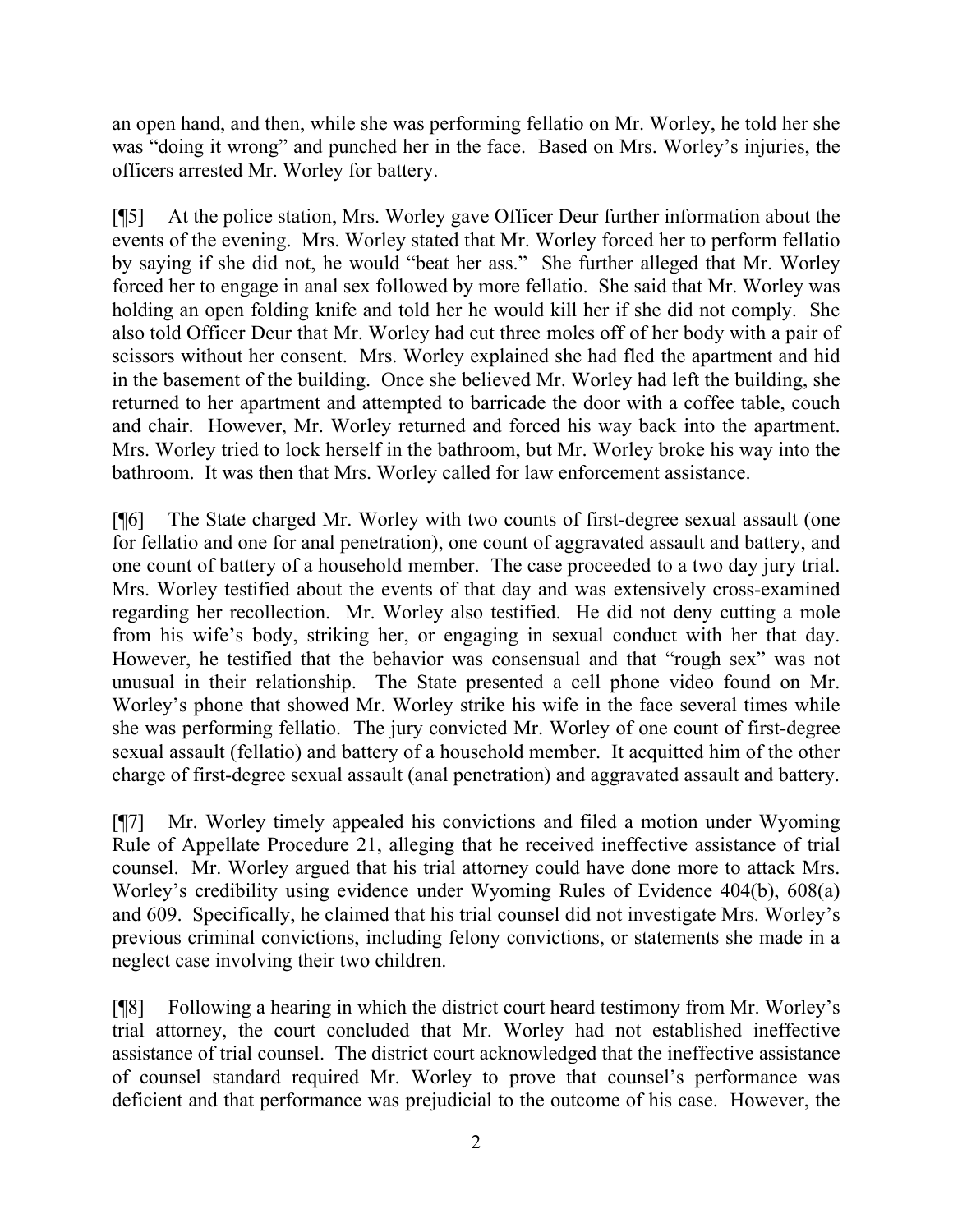court determined it did not need to evaluate whether counsel's performance was deficient because Mr. Worley could not prove prejudice. The district court concluded that no amount of impeachment evidence could overcome the video of Mr. Worley repeatedly striking his wife while she performed fellatio. Additionally, Mr. Worley testified that the video recording was an accurate depiction of the events portrayed, giving further credence to the video. Mr. Worley now appeals that decision and also argues that there was prosecutorial misconduct and insufficient evidence presented at the trial.

#### **DISCUSSION**

#### *1. Ineffective Assistance of Counsel*

[¶9] Mr. Worley argues his trial counsel was ineffective in failing to conduct a sufficient investigation into Mrs. Worley's criminal history and some allegedly false statements she made to the Department of Family Services in a neglect case involving their children. He argues that had counsel conducted a more thorough investigation, he would have discovered information that could have been used to further impeach Mrs. Worley during her trial testimony. As mentioned above, the district court held an evidentiary hearing under W.R.A.P. 21 and determined that Mr. Worley did not establish ineffective assistance of trial counsel requiring a new trial. When reviewing the district court's decision, we utilize the following standard of review:

> Review of a trial court's ruling on an ineffective assistance of counsel claim involves mixed questions of law and fact. *Osborne* [*v. State*, 2012 WY 123], ¶ 17, 285 P.3d [248,] 252 [(Wyo. 2012)]. We defer to the district court's findings of fact unless they are clearly erroneous. *Cooper* [*v. State,* 2014 WY 36], ¶ 20, 319 P.3d [914,] 920 [(Wyo. 2014)], citing *Strandlien v. State*, 2007 WY 66, ¶ 20, 156 P.3d 986, 992 (Wyo. 2007). The district court's conclusions of law, which include the question of whether counsel's conduct was deficient and the question of whether the appellant was prejudiced by that deficient conduct, are reviewed *de novo*. *Strandlien*, ¶ 20, 56 P.3d at 992, quoting *Robinson v. State*, 2003 WY 32, ¶ 16, 64 P.3d 743, 748 (Wyo. 2003).

*Griggs v. State*, 2016 WY 16, ¶ 37, 367 P.3d 1108, 1124 (Wyo. 2016).

[¶10] In order to prove he received ineffective assistance of trial counsel necessitating a new trial, Mr. Worley is required to show two things. First, he must demonstrate his trial counsel's performance was deficient. *Id*., ¶ 36, 367 P.3d at 1124. To show deficient performance, Mr. Worley must demonstrate that "'counsel failed to render such assistance as would have been offered by a reasonably competent attorney.'" *Id*.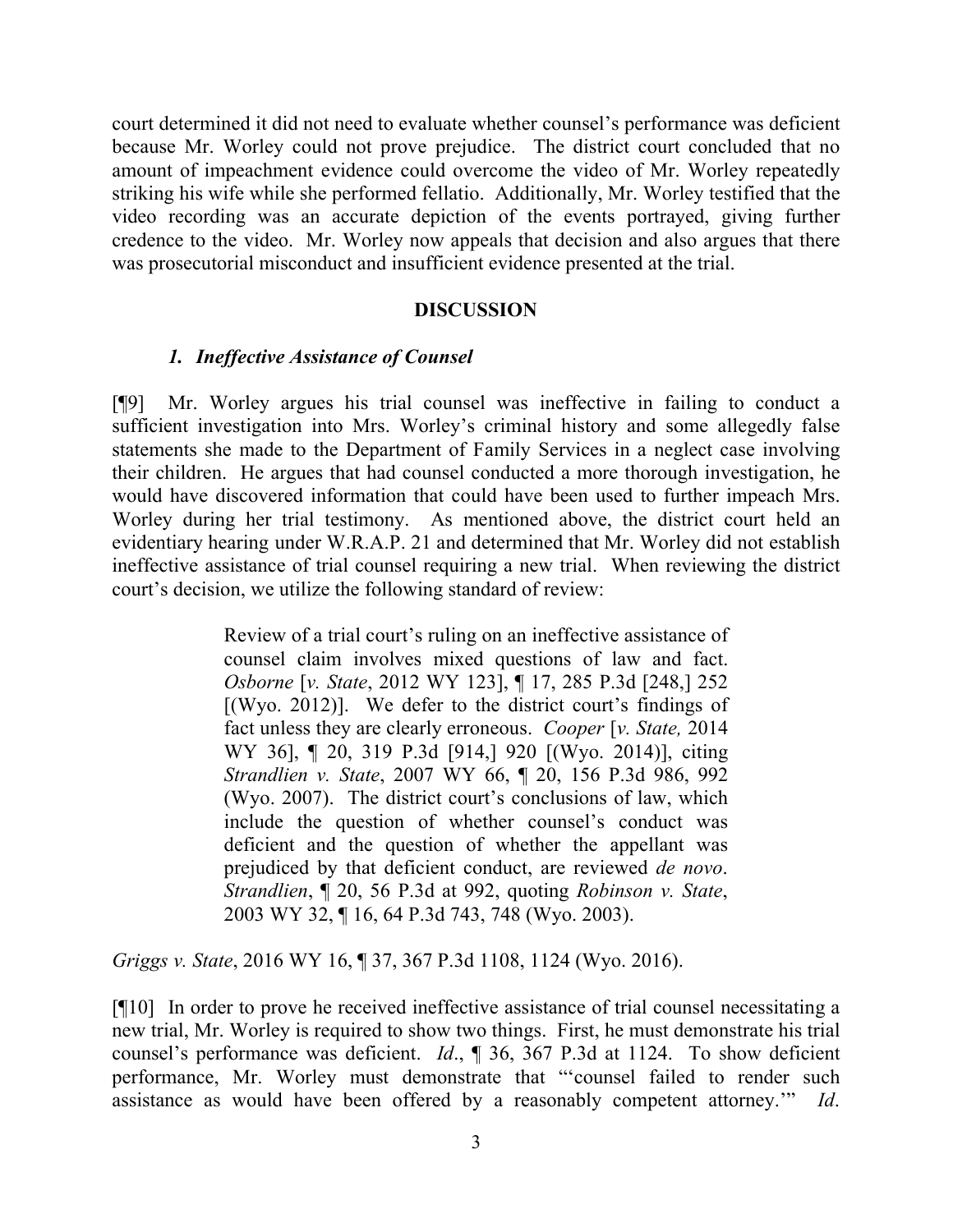(quoting *Cooper*, ¶ 19, 319 P.3d at 920). Second, Mr. Worley must show that he was prejudiced by his trial counsel's deficient performance. *Id*. "Prejudice is established if 'a reasonable probability exists that, but for counsel's deficient performance, the outcome would have been different.'" *Id*. (quoting *Osborne*, ¶ 19, 285 P.3d at 252). Although Mr. Worley must affirmatively show both of these factors, courts are not required to analyze both factors if a defendant makes an insufficient showing of one of the factors. *Strickland v. Washington*, 466 U.S. 668, 697, 104 S. Ct. 2052, 80 L. Ed. 2d 674 (1984). Further, courts need not analyze whether counsel's performance was deficient before considering whether the defendant suffered prejudice. *Id*.

[¶11] Here, the district court disposed of Mr. Worley's claim on the prejudice factor and did not consider whether trial counsel's performance was deficient. Specifically, the district court concluded that even if each piece of proposed evidence had been used to further attack Mrs. Worley's credibility, the jury would have reached the same verdict. Based on the trial testimony, the court found Mrs. Worley's testimony generally not credible due to inconsistencies and failures of logic. However, the jury saw the video of Mrs. Worley performing fellatio while being struck repeatedly by Mr. Worley, saw a photo of the mole that Mr. Worley cut from his wife's body, and heard Mr. Worley's testimony admitting to all of this behavior. The court concluded the jury members also likely found Mrs. Worley not credible but could not disregard what they saw with their own eyes. The jury convicted Mr. Worley of the crimes associated with the behavior contained in the video and photo, while acquitting him of the crimes to which there was no video or photographic evidence.

[¶12] The district court's findings of fact are fully supported by the record. While trial counsel did not use Mrs. Worley's criminal history or statements to the Department of Family Services, he did extensively and effectively cross-examine Mrs. Worley. That cross-examination brought out many inconsistencies and other problems with her testimony. While Mrs. Worley's testimony is suspect at best, this Court has also seen the video, photographs of the victim taken when law enforcement officers arrived, and the photographs of the mole, and agrees with the district court's conclusion that this evidence is damning. The video and photographic evidence is even more compelling because Mr. Worley testified the video accurately depicted his sexual encounter with his wife, and that he hit her several times in the face. Based upon the video and Mr. Worley's admissions, we conclude—just as the district court did—that even if trial counsel had discovered and utilized the evidence Mr. Worley claims he should have, there is not a reasonable probability the result of the proceeding would have been different. Therefore, Mr. Worley has failed to demonstrate he received ineffective assistance of trial counsel.

### **2.** *Prosecutorial Misconduct*

[¶13] Mr. Worley contends that the prosecutor committed misconduct by failing to disclose information required by *Brady*. Specifically, Mr. Worley argues the prosecutor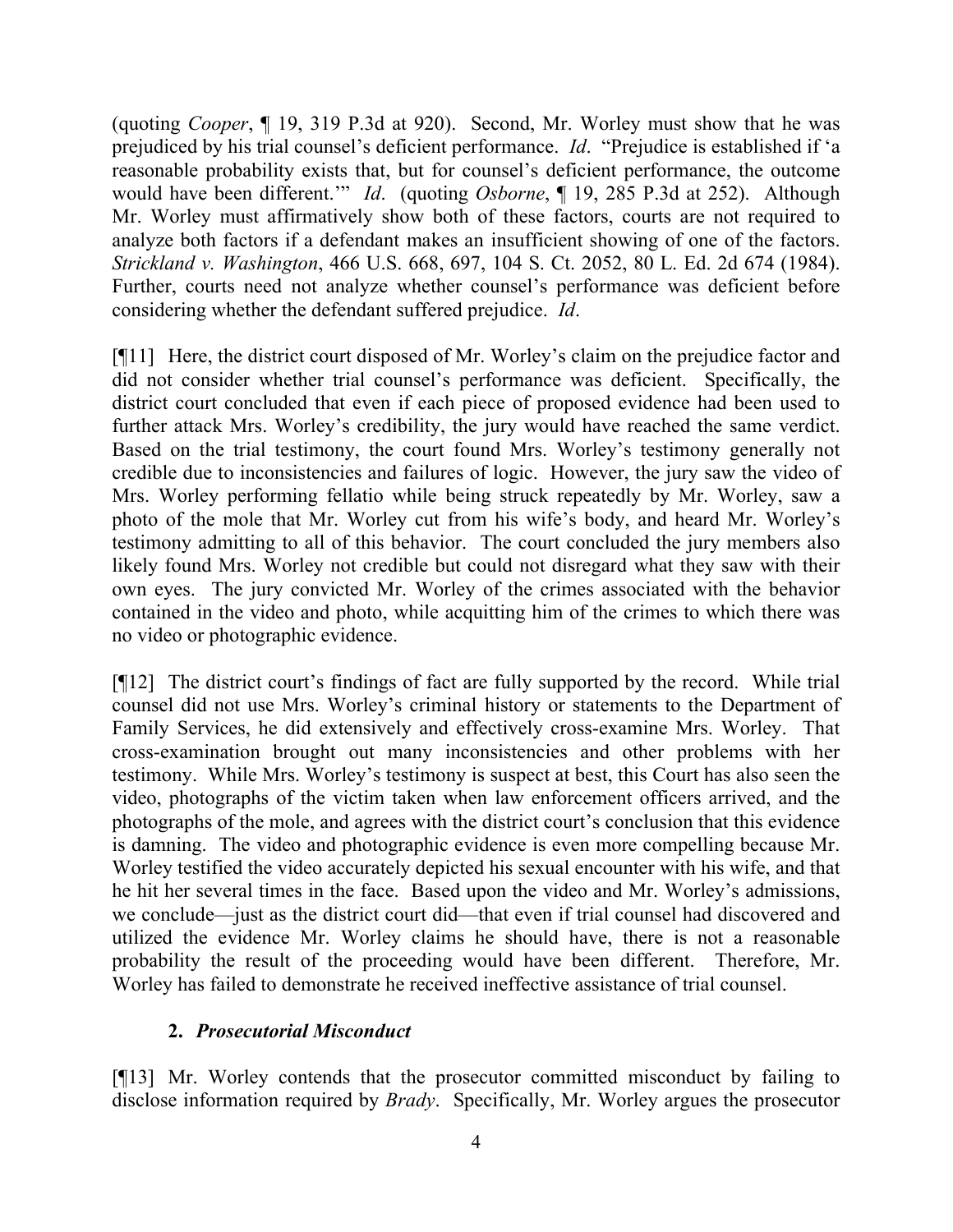failed to notify Mr. Worley and his trial counsel about a plea agreement Mrs. Worley received in an unrelated case. The question of whether evidence was improperly withheld under *Brady* is of constitutional magnitude; therefore, we review this claim *de novo*. *Wilkening v. State*, 2007 WY 187, ¶ 7, 172 P.3d 385, 386 (Wyo. 2007).

[¶14] In *Brady*, the United States Supreme Court stated that "'suppression by the prosecution of evidence favorable to an accused upon request violates due process where the evidence is material either to guilt or to punishment, irrespective of the good faith or bad faith of the prosecution.'" *Id*., ¶ 7, 172 P.3d at 386-87 (quoting *Brady*, 373 U.S. at 87, 83 S. Ct. at 1196-97). The Court later held that due process also requires the prosecution to disclose impeachment evidence, including plea agreements made with witnesses. *See United States v. Bagley*, 473 U.S. 667, 676, 105 S. Ct. 3375, 3380, 87 L. Ed. 2d 481 (1985); *Giglio v. United States*, 405 U.S. 150, 154, 92 S. Ct. 763, 766, 31 L. Ed. 2d 104 (1972). In order to demonstrate a *Brady* violation, Mr. Worley has the burden of showing three things: (1) the prosecution suppressed evidence; (2) the evidence was favorable to the defense; and (3) the evidence was material because there is a reasonable probably that, had the evidence been disclosed, the result of the proceedings would have been different. *Wilkening*, ¶ 7, 172 P.3d at 387.

[¶15] Mr. Worley's *Brady* claim fails for two reasons. First, the record does not contain the plea agreement Mr. Worley claims was suppressed by the prosecution. Piecing together different parts of the record, it appears Mrs. Worley had been charged with taking a controlled substance into a jail, but that charge was dismissed as part of a plea agreement in a separate forgery case. She also may have received first offender treatment under Wyo. Stat. Ann. § 7-13-301 (LexisNexis 2015) for the forgery charge. Importantly, however, the specific terms of the plea agreement are not in the record and, therefore, we are left to speculate about the content of the plea agreement and its potential impact on Mrs. Worley's testimony and credibility in the case against her husband. This Court will not rely on speculation in reviewing a *Brady* claim. *See Mascarenas v. State*, 2003 WY 124, ¶ 18, 76 P.3d 1258, 1265 (Wyo. 2003); *see also Wilkening*, ¶ 9, 172 P.3d at 387.

[¶16] Second, without a complete record regarding Mrs. Worley's plea agreement, it is difficult for this Court to determine the materiality of the agreement. However, we are certain that additional impeachment material would not have led to a reasonable probability that the outcome of the proceedings would have been different. As mentioned above, Mrs. Worley was extensively cross-examined and was not perceived as a credible witness by trial counsel, the district court, and most likely the jury. Although this evidence may have given the jury another reason to question Mrs. Worley's veracity, it merely would have been cumulative to the other evidence and testimony questioning her veracity. It is unlikely the plea agreement is material to Mr. Worley's defense. *See Kovach v. State*, 2013 WY 46, ¶ 21, 299 P.3d 97, 104 (Wyo. 2013) (evidence that is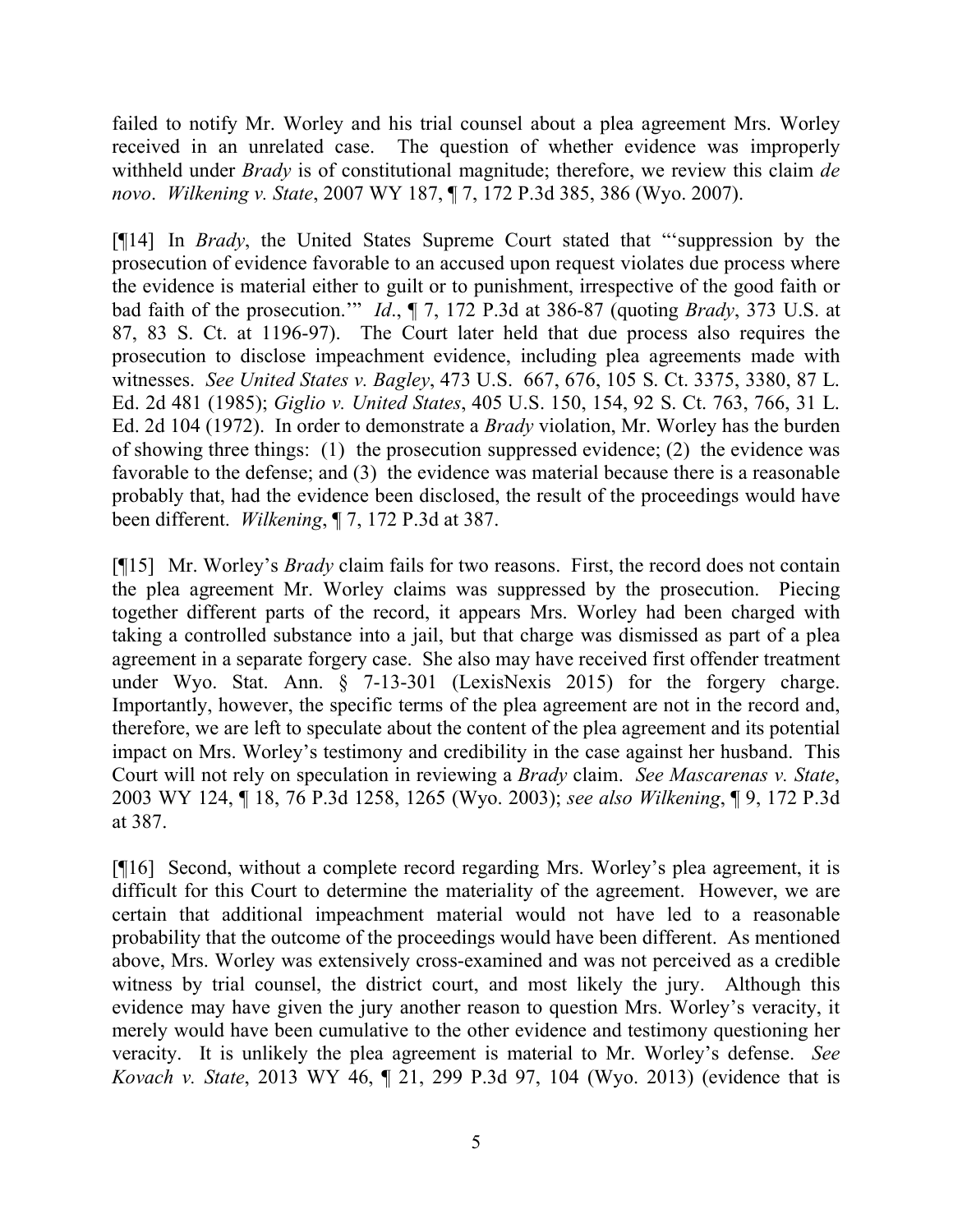cumulative is not material). For these reasons, Mr. Worley has failed to establish a *Brady* violation.

## **3.** *Sufficiency of the Evidence*

[¶17] Finally, Mr. Worley claims the State presented insufficient evidence to sustain his conviction for battery of a household member. When reviewing the sufficiency of the evidence:

> this Court examines the evidence in the light most favorable to the State. *Faubion v. State*, 2010 WY 79, ¶ 12, 233 P.3d 926, 929 (Wyo. 2010). We accept all evidence favorable to the State as true and give the State's evidence every favorable inference which can reasonably and fairly be drawn from it. We also disregard any evidence favorable to the appellant that conflicts with the State's evidence. *Id*.

*Harnden v. State*, 2016 WY 92, ¶ 5, 378 P.3d 611, 612-13 (Wyo. 2016) (quoting *Pena v. State*, 2015 WY 149, ¶ 16, 361 P.3d 862, 866 (Wyo. 2015)).

[¶18] Mr. Worley's argument, however, is not the run of the mill sufficiency of the evidence claim. Instead of arguing that the State did not present sufficient evidence of any particular element of battery, he argues the record does not indicate which facts the jury unanimously determined constituted the element of bodily injury—whether it was Mr. Worley cutting the mole from Mrs. Worley's body or striking her in the face while she performed fellatio. Mr. Worley likens this situation to that found in *Tanner v. State*, 2002 WY 170, ¶ 14, 57 P.3d 1242, 1246 (Wyo. 2002), wherein we required the State to affirmatively choose which theory it was pursuing in a prosecution when the crime charged contained alternative elements.

[¶19] Mr. Worley's reliance on *Tanner* is misplaced. The crime of battery does not contain any alternative elements and, therefore, the State did not need to elect one alternative element over another. *See* Wyo. Stat. Ann. § 6-2-501 (LexisNexis 2015). Mr. Worley has not provided any authority that suggests the jury must be unanimous regarding what facts constituted the elements of each crime. In fact, United States Supreme Court precedent is directly contrary to that position. In *Schad v. Arizona*, 501 U.S. 624, 632, 111 S. Ct 2491, 115 L. Ed. 2d 555 (1991), the Court stated, "Plainly there is no general requirement that the jury reach agreement on the preliminary factual issues which underlie the verdict." *Id*. (citing *McKoy v. North Carolina*, 494 U.S. 433, 449 (1990) (Blackmun, J., concurring)). The Court reiterated that stance in *Richardson v. United States*, 526 U.S. 813, 119 S. Ct. 1707, 143 L. Ed. 2d 985 (1999):